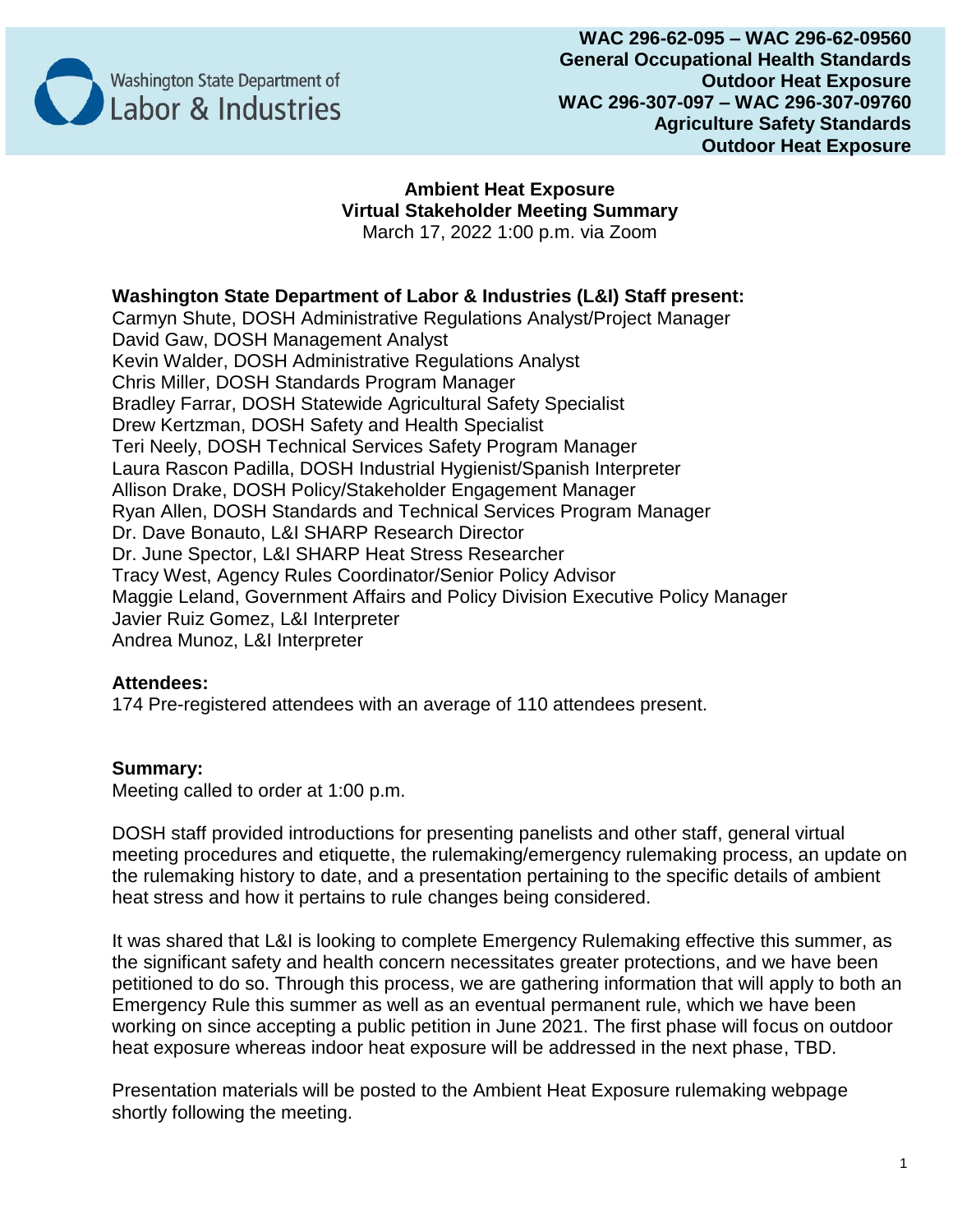# **Presentation: Brief introduction to L&I staff and rules process, Ryan Allen and Bradley Farrar.**

#### **Question and answer session:**

#### *Are you intending to adopt the same emergency rule as 2021?*

**DOSH Response:** No, we are looking at what works and what doesn't so there will likely be changes. The permanent rule will benefit from the economic analyses, which will better differentiate what is feasible or not.

#### *Will indoor heat exposure be limited to environmental heat?*

**DOSH Response:** This part of the rulemaking process will not include indoor heat, although we will be looking at that in a later second phase.

#### *How are you going to address workers who have to climb for a living and cannot readily come back down for rest or shade?*

**DOSH Response:** This is a discussion we will need to have, exactly the reason we are meeting today. Thank you.

#### *"Is there any thought to making rules similar along the West coast?*

**DOSH Response:** We are communicating and trying to coordinate as best we can but each state is bound to their own unique rulemaking processes.

#### *Will these training resources be available to employers for training purposes?*

**DOSH Response:** Meeting materials will be posted to the webpage shortly following today's meeting. DOSH Education and Outreach program staff will be ensuring that appropriate training materials will be made available for employers.

# *When adopting emergency and permanent rules please keep in mind that it will be very difficult for employers to provide areas of shade on steep hillsides and other hard to access areas of a logging operations.*

**DOSH Response:** Thank you, we will take this under advisement as we move forward.

# *I've always been taught that cold-water immersion, particularly ice cold water is very risky as it can induce shock in heat stroke incidents.*

**DOSH (SHARP) Response:** There is strong evidence that rapid cooling does prevent death from heat stroke, in particular. Treatment needs to be carefully administered and monitored, need to have victims transported to appropriate healthcare facility.

#### *This was from the previous presentation: Do you have an estimated timeline for the emergency heat rules?*

**DOSH Response:** We do not have a specific timeline at this time. Unlikely to have Emergency Rule by May 1<sup>st</sup>, likely later in summer.